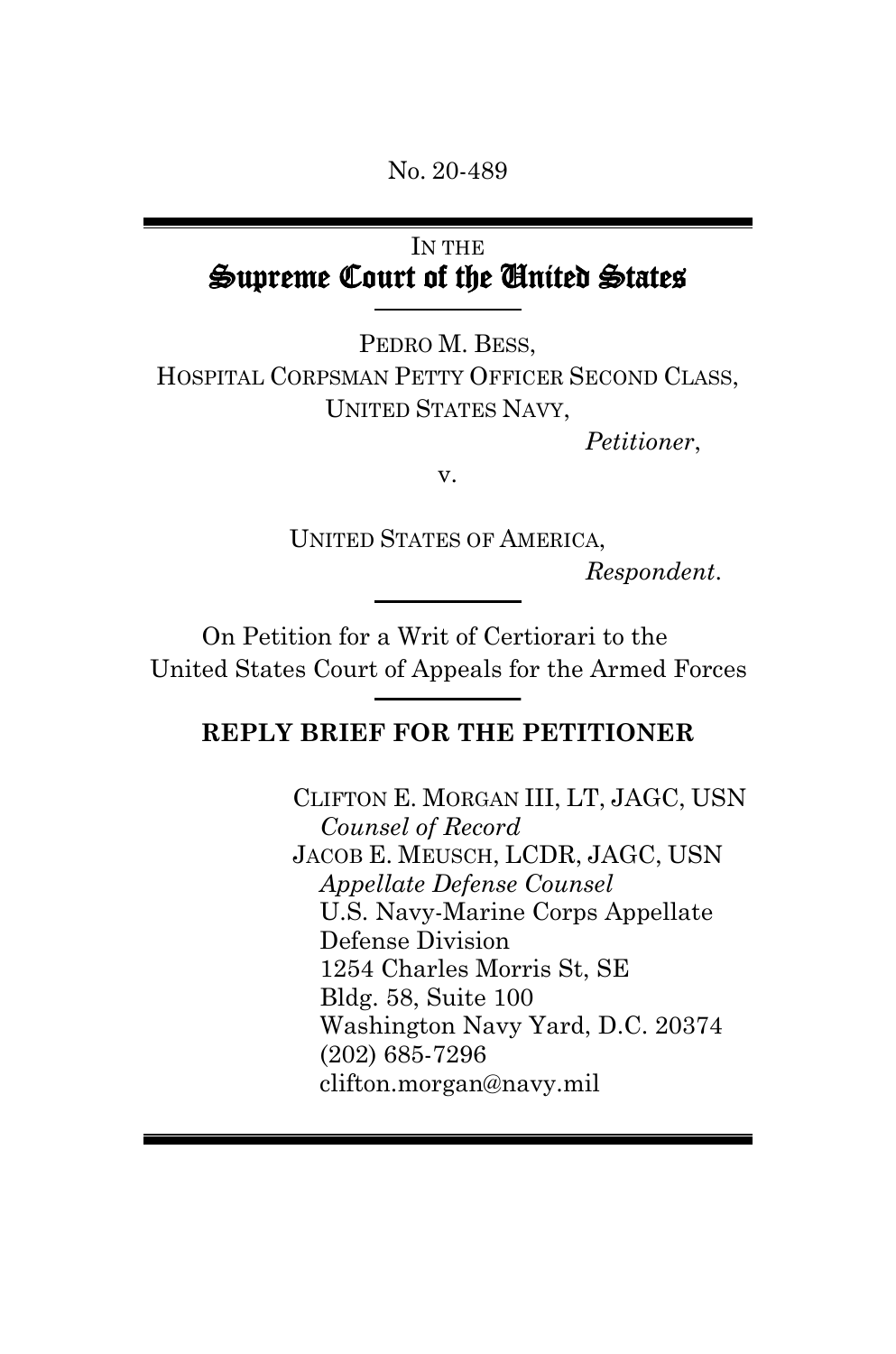# **TABLE OF CONTENTS**

| Ι. | The lower court's decision conflicts with this                                                                                           |
|----|------------------------------------------------------------------------------------------------------------------------------------------|
| П. | The petition presents an ideal vehicle to<br>resolve important questions of federal law<br>that have not been, but should be, settled by |
| Ш  |                                                                                                                                          |
|    | A. Respondent's criticism of the record is                                                                                               |
|    | B. The repeated selection of all-White<br>panels is not a regular practice this<br>Court should endorse 11                               |
|    |                                                                                                                                          |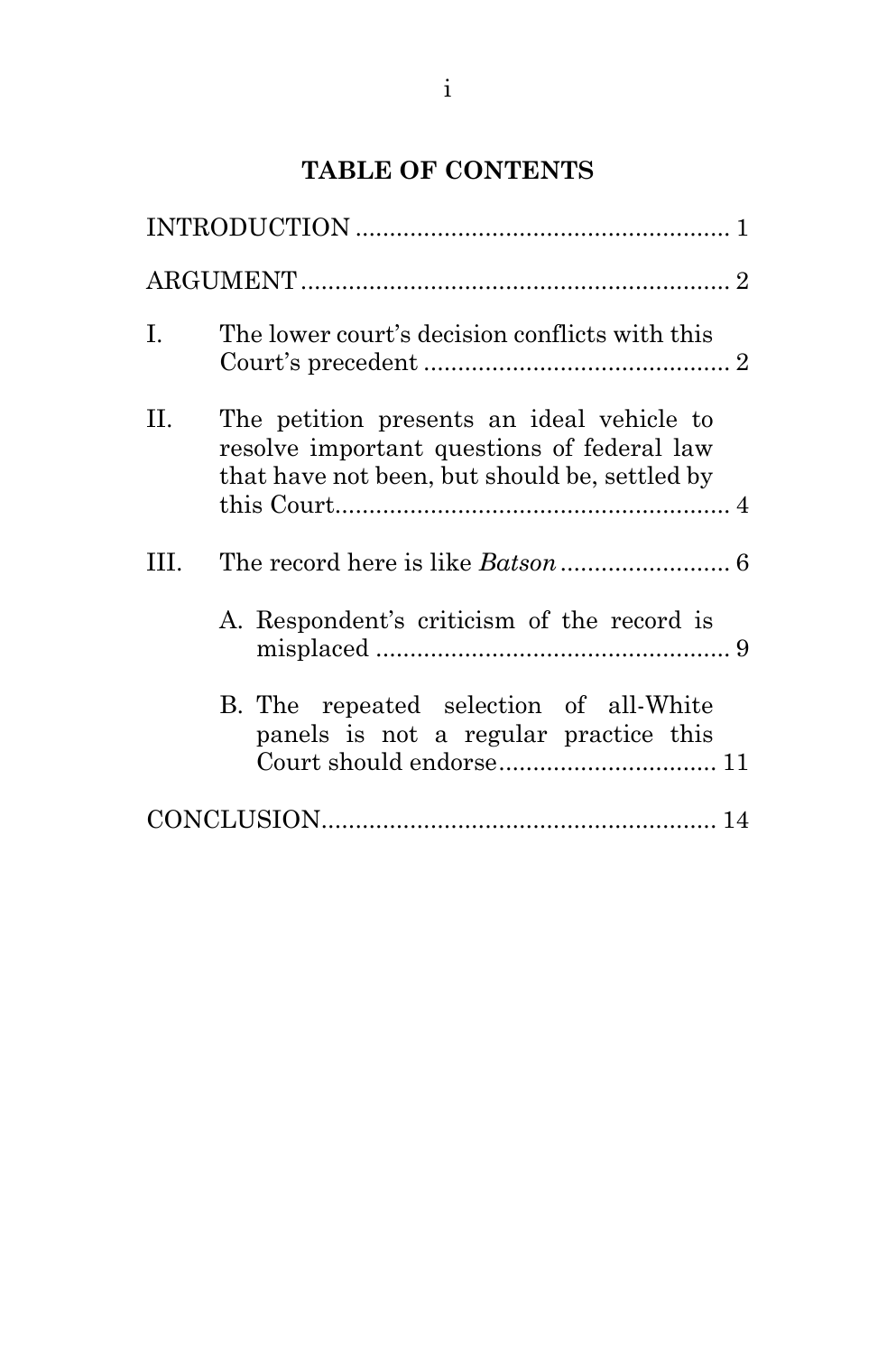## **TABLE OF AUTHORITIES**

| <b>United States Constitution</b>                |  |
|--------------------------------------------------|--|
|                                                  |  |
| <b>Supreme Court of the United States</b>        |  |
| Avery v. Georgia,                                |  |
|                                                  |  |
| Batson v. Kentucky,                              |  |
|                                                  |  |
| Castaneda v. Partida,                            |  |
|                                                  |  |
| Flowers v. Mississippi,                          |  |
|                                                  |  |
| Foster v. Chatman,                               |  |
|                                                  |  |
| Hartmann v. Moore,                               |  |
|                                                  |  |
| Reno v. American-Arab Anti-Discrimination Comm., |  |
|                                                  |  |
| United States v. Armstrong,                      |  |
|                                                  |  |
| United States v. Olano,                          |  |
|                                                  |  |
| <i>Washington v. Davis,</i>                      |  |
|                                                  |  |
|                                                  |  |

## **United States Court of Appeals for the Armed Forces**

| United States v. DuBay,    |  |
|----------------------------|--|
|                            |  |
| United States v. Riesbeck, |  |
|                            |  |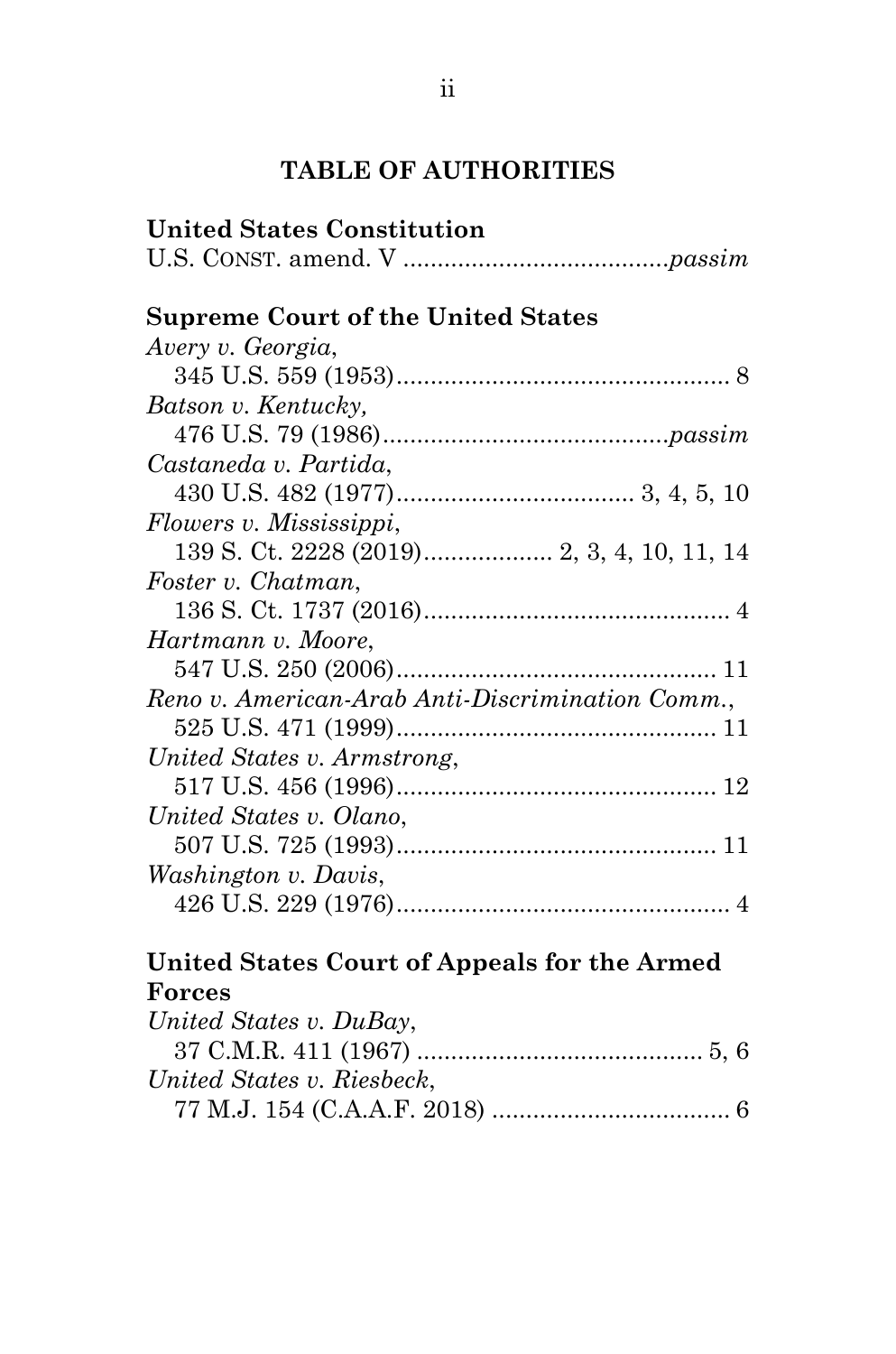# **Statute**

|--|--|

# **Other Authorities**

| Joint Appendix, Batson v. Kentucky, 1985 U.S.          |
|--------------------------------------------------------|
|                                                        |
| Nancy S. Marder, Batson v. Kentucky Reflections        |
| <i>Inspired by a Podcast</i> , $105$ KY. L.J. 621, 628 |
|                                                        |
| Thomas W. Frampton, <i>The Jim Crow Jury</i> , 71      |
|                                                        |
| U.S. GOV'T ACCOUNTABILITY OFF., GAO-20-648T,           |
| MILITARY JUSTICE: DOD AND THE COAST GUARD              |
| NEED TO IMPROVE THEIR CAPABILITIES TO ASSESS           |
|                                                        |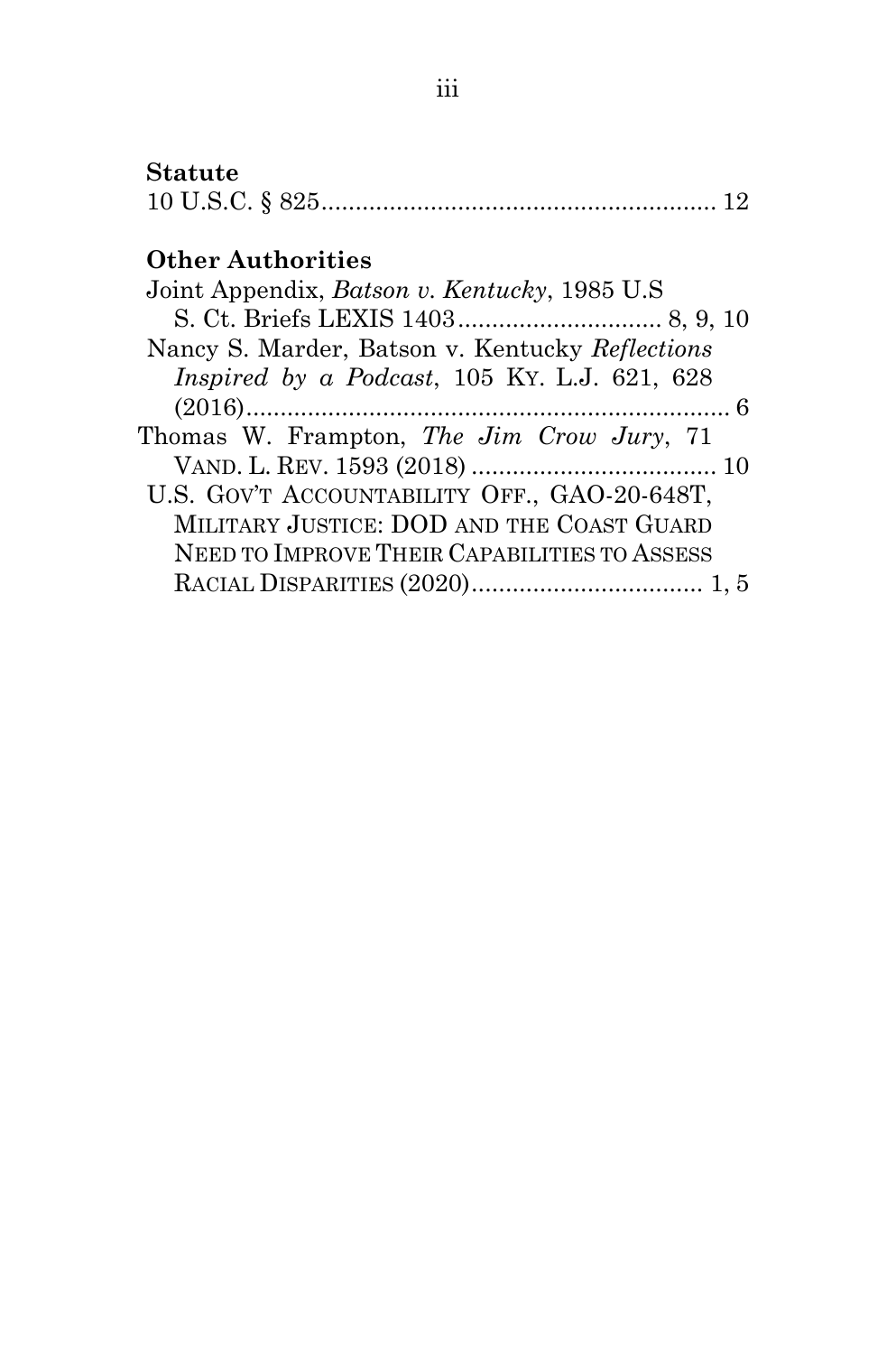#### **INTRODUCTION**

Pedro Bess—a Black servicemember—asked a simple question when he saw the members the Convening Authority (CA) hand-selected for his courtmartial panel: "Why aren't there any Black people?"[1](#page-4-0) His lawyer stood and objected to the panel on equal protection grounds.[2](#page-4-1) He demanded the opportunity to make a record and moved for discovery.[3](#page-4-2) But the judge rejected the objection out of hand, denied discovery, conducted no hearing, and twice "noted the issue for the record."[4](#page-4-3)

Racial disparities exist in the military justice system, which negatively impacts public confidence in the Department of Defense's "commit[ment] to a military justice system that is fair and just."[5](#page-4-4) Yet rather than acknowledge the repeated and demonstrated racial disparity here, respondent minimizes it, legitimizing the public's negative view.

The decision below leaves Bess's question unanswered. And respondent defends it, diminishing the equal protection rights of all servicemembers, deflecting blame for the CA's repeated use of all-White

<span id="page-4-0"></span><sup>1</sup> CAAF J.A. 110; Pet. App. 40a.

<span id="page-4-1"></span><sup>2</sup> CAAF J.A. 110-11, 192-98.

<span id="page-4-2"></span><sup>3</sup> *Id.* at 196.

<span id="page-4-3"></span><sup>4</sup> *Id.* at 196-98.

<span id="page-4-4"></span><sup>5</sup> U.S. GOV'T ACCOUNTABILITY OFF., GAO-20-648T, MILITARY JUSTICE: DOD AND THE COAST GUARD NEED TO IMPROVE THEIR CAPABILITIES TO ASSESS RACIAL DISPARITIES, 14-15 (2020) (hereinafter "GAO Report").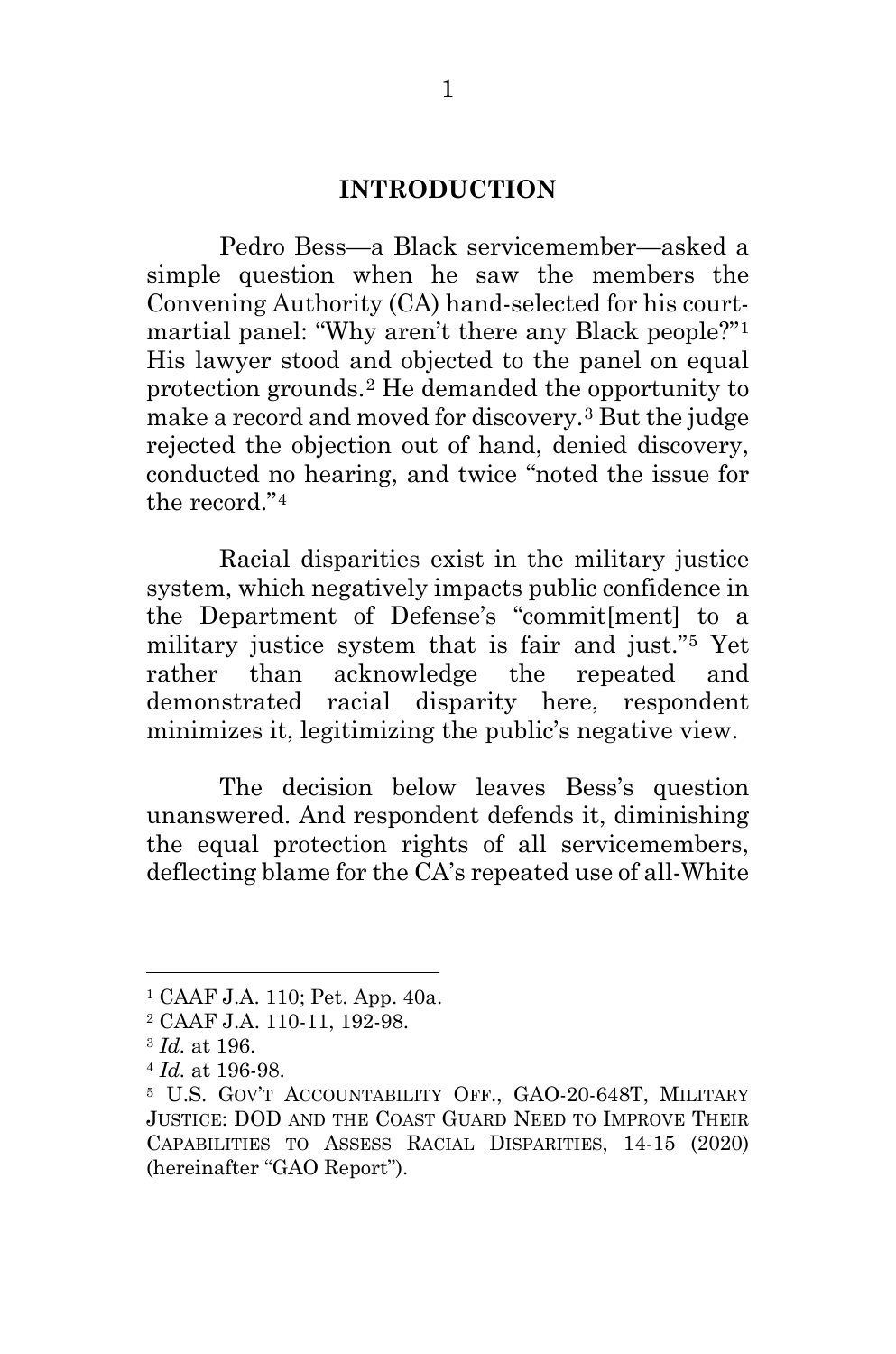panels, and holding Bess "accountable" for the judge's refusal to allow Bess to develop the record.[6](#page-5-0)

Respondent's complaints about the record are unfounded and misplaced. Just like *Batson v. Kentucky*,[7](#page-5-1) the issue here is one of *access* to equal protection of the laws. In *Batson*, like here, the trial judge rejected the defendant's equal protection challenge to the jury out of hand and conducted no hearing. James Batson, like Bess, was denied *access* to equal protection of the laws. And the Court used *Batson* to explain fundamental equal protection principles. It should do the same here.

### **ARGUMENT**

Respondent contends this case is a "poor vehicle," claiming the decision from the Court of Appeals for the Armed Forces (CAAF) "does not conflict with any decision of this Court" and that the petition requests "factbound error correction."[8](#page-5-2) Respondent is wrong on both counts. The petition presents an ideal vehicle to resolve important equal protection issues for all servicemembers.

### **I. The lower court's decision conflicts with this Court's precedent.**

The decision below conflicts with "the fundamental equal protection principles espoused in

<span id="page-5-0"></span><sup>6</sup> Brief in Opposition (BIO) 23. A trial judge owes a duty to all accused to "prevent racial discrimination from seeping into the jury selection process." *Flowers v. Mississippi*, 139 S. Ct. 2228, 2243 (2019).

<span id="page-5-1"></span><sup>7</sup> 476 U.S. 79 (1986).

<span id="page-5-2"></span><sup>8</sup> BIO 13, 21.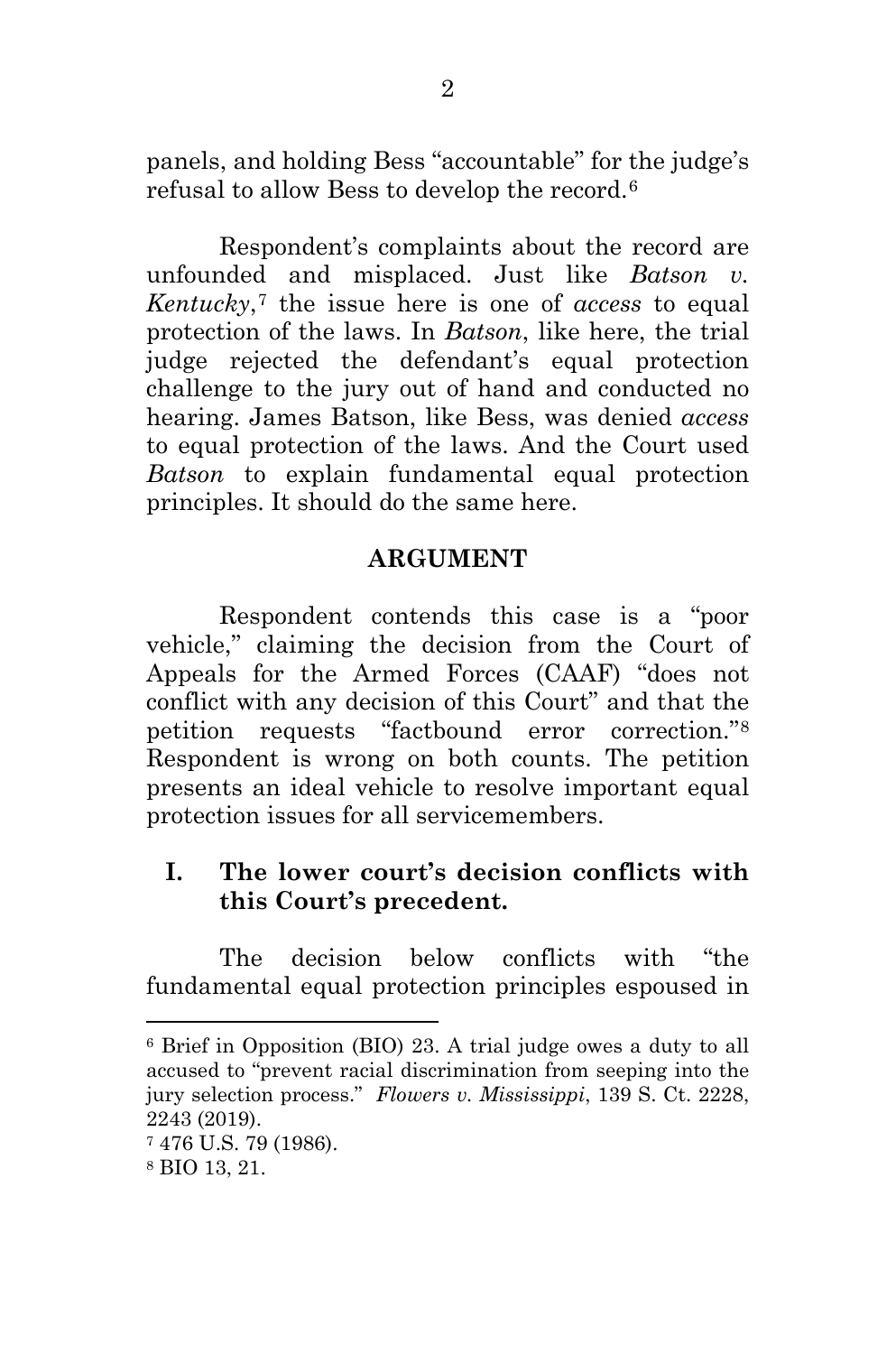*Batson*."[9](#page-6-0) The dissenting judges observed as much, and respondent's argument reinforces the point.[10](#page-6-1)

In arguing that a CA's member selection decision deserves a presumption of regularity, respondent equates CAs to prosecutors.[11](#page-6-2) Yet respondent also argues that CAs are exempt from *Batson*'s "evidentiary framework" because they are not prosecutors.[12](#page-6-3) Respondent cannot have it both ways. The Court should view respondent's nod to a CA's prosecutorial role as demonstrating an obvious point—the difference between CAs and prosecutors is meaningless when it comes to the equal protection rights in jeopardy here.

"*Batson* lowered the evidentiary burden for defendants to contest prosecutors' use of peremptory strikes and made clear that demonstrating a history of discriminatory strikes in past cases was not necessary."[13](#page-6-4) Yet the judge put that burden on Bess, requiring him to prove a "pattern of discrimination by excluding minority members" on "other panels."[14](#page-6-5) The

<span id="page-6-0"></span><sup>9</sup> Pet. App. 53a.

<span id="page-6-1"></span><sup>10</sup> *Id.*

<span id="page-6-3"></span><span id="page-6-2"></span><sup>&</sup>lt;sup>11</sup> BIO 15-16.<br><sup>12</sup> BIO 17-21. Respondent also contends Bess waived the argument that seeks to tailor *Castaneda v. Partida*, 430 U.S. 482 (1977) to the military justice system. BIO 19. Respondent is wrong. As Bess has always argued, just like the dissenting judges below, absent some measure of tailoring, the "constitutional right to equal protection" becomes "essentially unenforceable in the military . . . ." Pet. App. 53a. The procedures involved in seating a military panel require this tailoring.

<span id="page-6-4"></span><sup>13</sup> *Flowers,* 139 S. Ct. at 2244-45.

<span id="page-6-5"></span><sup>14</sup> CAAF J.A. 197.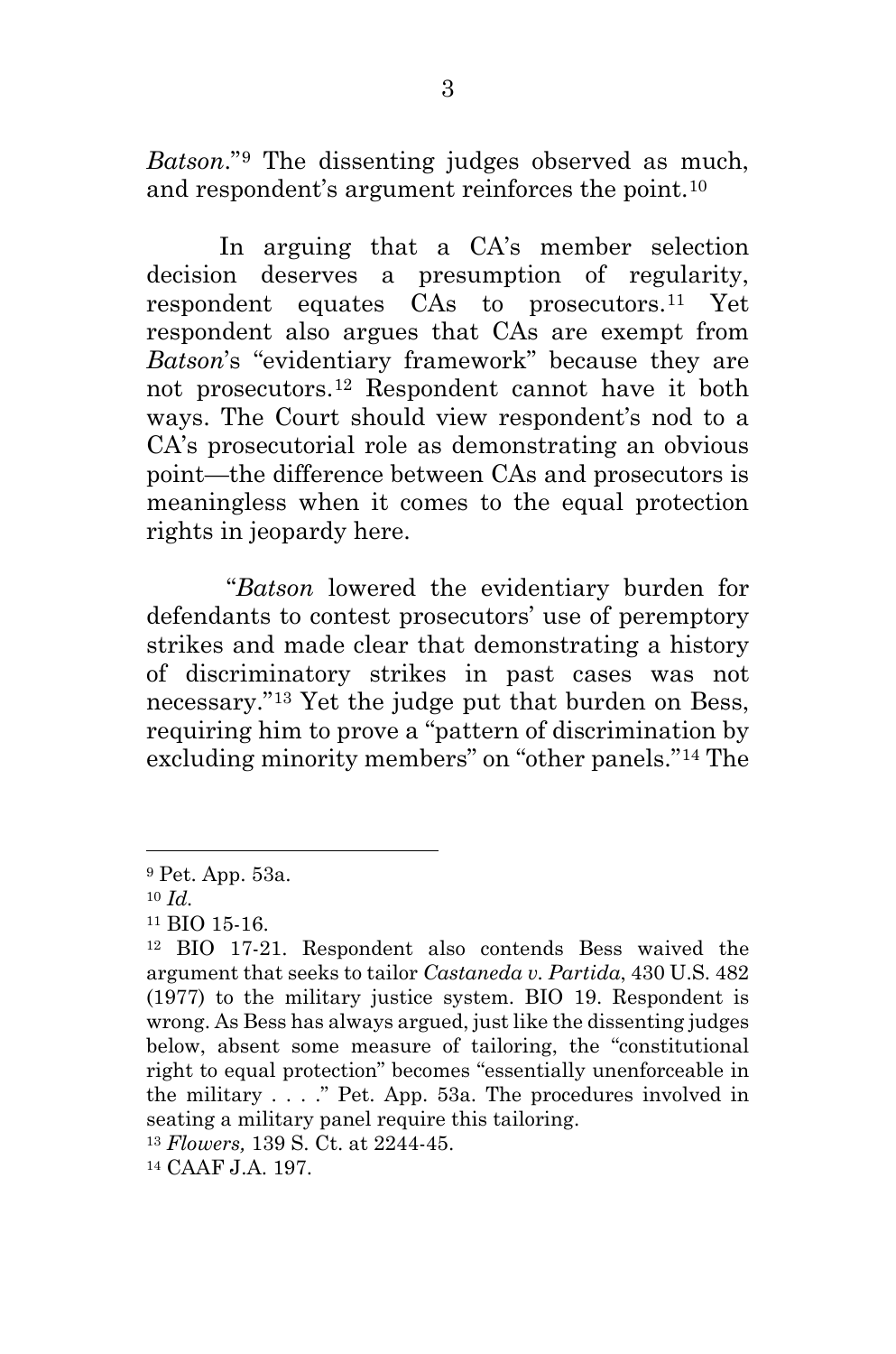CAAF's affirmance made this incorrect ruling binding in all military cases.[15](#page-7-0)

The CAAF majority's endorsement of the evidentiary burden that *Batson* rejected hinged on its claim that CAs are not prosecutors.[16](#page-7-1) But as respondent implicitly acknowledges, this distinction is one without a difference. Whether prosecutors or CAs impermissibly exclude cognizable racial groups from panels, the equal protection rights of accused servicemembers are violated just the same. Accordingly, the higher evidentiary burden the CAAF imposed below conflicts with the equal protection principles this Court espoused in *Batson*.[17](#page-7-2)

### **II. The petition presents an ideal vehicle to resolve important questions of federal law that have not been, but should be, settled by this Court.**

The petition presents important questions that will determine whether the Fifth Amendment protects servicemembers from a CA's impermissible exclusion of eligible court-martial members based on their race. Bess does not seek "factbound error

<span id="page-7-0"></span><sup>15</sup> Pet. App. 23a.

<span id="page-7-1"></span><sup>16</sup> *Id.* at 18a.

<span id="page-7-2"></span><sup>17</sup> *Batson*, 476 U.S. at 94-99; *see also Flowers*, 139 S. Ct. at 2244 (citing *Foster v. Chatman*, 136 S. Ct. 1737 (2016)) ("The Constitution forbids striking even a single prospective juror for a discriminatory purpose."); *Castaneda*, 430 U.S. at 493 (quoting *Washington v. Davis*, 426 U.S. 229, 241 (1976)) ("'A prima facie case of discriminatory purpose may be proved as well by the absence of Negroes on a particular jury combined with the failure of the jury commissioners to be informed of eligible Negro jurors in a community  $\dots$ .").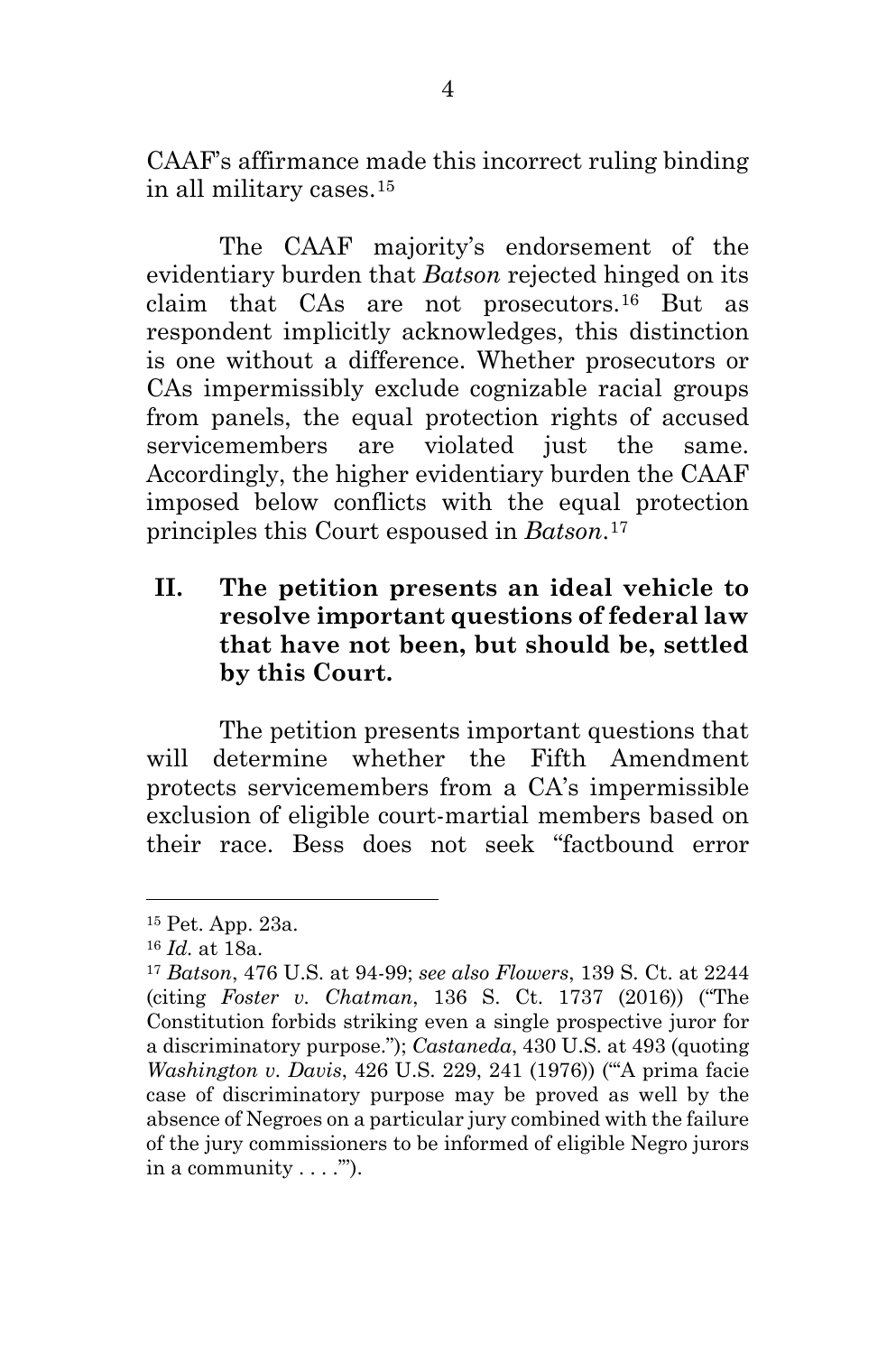correction,"[18](#page-8-0) and his request for a hearing under *United States v. DuBay*,[19](#page-8-1) does not diminish the questions presented.

Bess asks this Court to determine the legal criteria that are necessary to make a prima facie case when objecting to the CA's hand-selection of members under the equal protection component of the Fifth Amendment.[20](#page-8-2) The CAAF majority refused to decide this issue, claiming Bess's argument had "no support in the law  $\ldots$  ."<sup>[21](#page-8-3)</sup> This decision placed a CA's handselection of members outside the Fifth Amendment's reach *in all cases*, which carries "grave and broad implications . . . . "22"

Reviewing the questions presented here will have a significant impact on the military justice system. Minority servicemembers already face prosecution at twice the rate of White servicemembers.[23](#page-8-5) Now, the fundamental fairness of their more frequent trials is at stake. The Court's review will determine whether the Fifth Amendment protects minority servicemembers' courts-martial from a CA's impermissible exclusion of "cognizable racial group[s]."[24](#page-8-6)

<span id="page-8-0"></span><sup>18</sup> BIO 13.

<span id="page-8-1"></span><sup>19</sup> 37 C.M.R. 411 (1967).

<span id="page-8-2"></span><sup>20</sup> Pet. 31-38.

<span id="page-8-3"></span><sup>21</sup> Pet. App. 13a. Respondent's claim that the CAAF "unanimously" found no equal protection violation is mistaken. BIO 14. The dissenting judges did not reach that conclusion, causing a 2-1-2 split in the decision. 22 Pet. App. 42a.

<span id="page-8-4"></span>

<span id="page-8-6"></span><span id="page-8-5"></span><sup>23</sup> GAO Report. 24 *Batson*, 476 U.S. at 96; *Castaneda*, 430 U.S. at 494.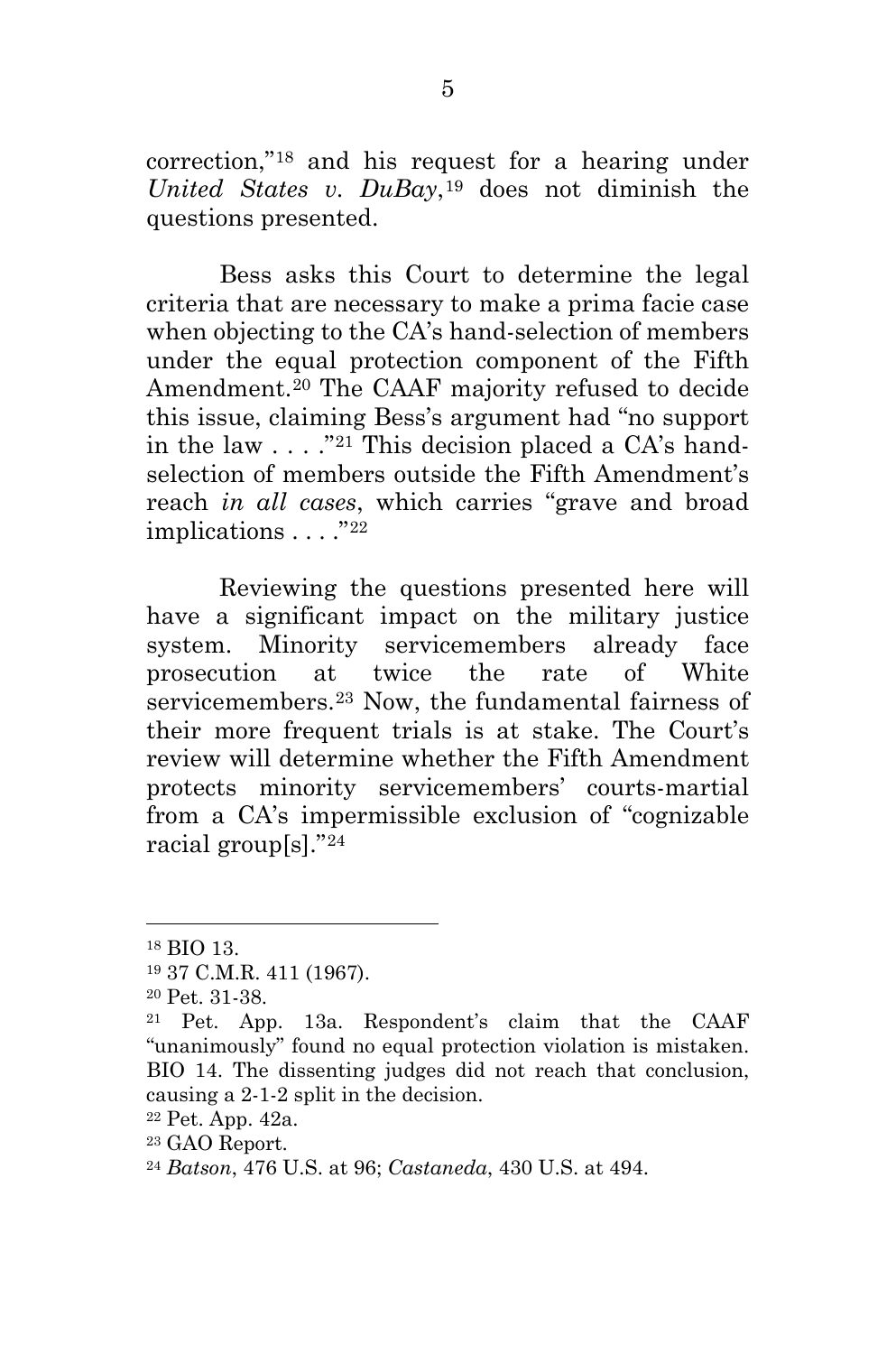Moreover, Bess's request for a *DuBay* hearing does not impugn the adequacy of the record or change the significance of the constitutional questions. A *DuBay* hearing is a "simple" judicial mechanism for vindicating constitutional rights.[25](#page-9-0) CAAF precedent set a "clear-cut mandate" to use it here, but the CAAF majority ignored it.[26](#page-9-1)

In any event, this Court is under no obligation to rely on the *DuBay* hearing procedure. It can remand for a new trial or dismiss with prejudice. Whatever the remedy, it must first vacate the CAAF's "fundamentally and egregiously" wrong decision and restore servicemembers' equal protection rights.[27](#page-9-2)

### **III. The record here is like** *Batson***.**

Bess's case is an ideal vehicle. But for the added role of the CA and some military idiosyncrasies, the record here is the same as *Batson*—a case the Court used to explain fundamental equal protection principles.

In *Batson*, the prosecutor removed "all four black persons on the venire."[28](#page-9-3) Batson "could see" that "everybody in the courtroom was white," except for him.[29](#page-9-4) He recalled saying, "They struck all the blacks

<span id="page-9-0"></span><sup>25</sup> Pet. App. 55a.

<span id="page-9-1"></span><sup>26</sup> *Id.* (citing *United States v. Riesbeck*, 77 M.J. 154 (2018)).

<span id="page-9-2"></span><sup>27</sup> *Id.*

<span id="page-9-3"></span><sup>28</sup> *Batson*, 476 U.S. at 83.

<span id="page-9-4"></span><sup>29</sup> Nancy S. Marder, Batson v. Kentucky *Reflections Inspired by a Podcast*, 105 KY. L.J. 621, 628 (2016) (recounting an interview with James Batson).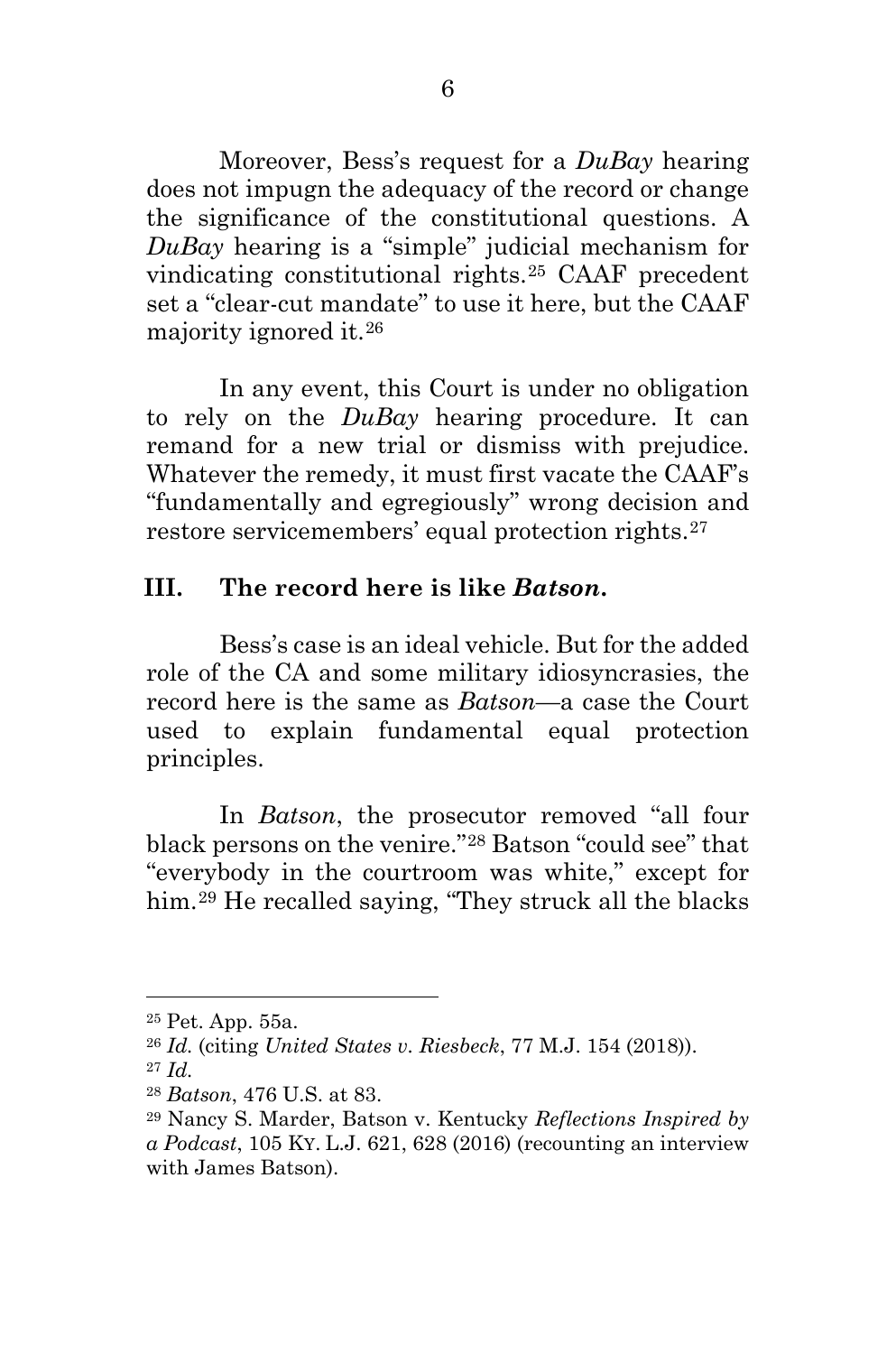off the jury pool. It ain't right. I told my lawyer, I said object to that . . . . "[30](#page-10-0)

Here, the CA hand-selected an all-White panel *before* the members entered the courtroom for voir dire. Just like Batson, Bess could see everyone in the courtroom was White, except for him.[31](#page-10-1) And when he saw the hand-selected, all-White panel walk in, he turned to his defense counsel—just like Batson—and identified the issue. Bess asked, "Why aren't there any black people?"[32](#page-10-2)

Batson's lawyer objected and requested a hearing, citing "equal protection of the laws."[33](#page-10-3) Bess's lawyer objected, moved for the precursor to a hearing—additional discovery—and cited *Batson*.[34](#page-10-4) He argued the CA was "preventing [African Americans] from representation on the panel so that [the prosecution] can avoid a *Batson* challenge . . . ."[35](#page-10-5)

In both cases, the judge "flatly rejected the objection" and moved on with trial.[36](#page-10-6) Both Batson and Bess petitioned this Court to review the trial judge's *flat rejection* of their equal protection objections. Over three decades ago, this Court granted Batson's petition in order to define the threshold showing required for a prima facie equal protection violation when "a criminal defendant" objects to the removal of

 $\overline{a}$ 

<span id="page-10-2"></span><sup>32</sup> *Id.*

<span id="page-10-0"></span><sup>30</sup> *Id.*

<span id="page-10-1"></span><sup>31</sup> CAAF J.A. 110.

<span id="page-10-3"></span><sup>33</sup> *Batson*, 476 U.S. at 83.

<span id="page-10-4"></span><sup>34</sup> Pet. App. 40a-41a.

<span id="page-10-5"></span><sup>35</sup> *Id.* at 41a.

<span id="page-10-6"></span><sup>36</sup> *Batson*, 476 U.S. at 100.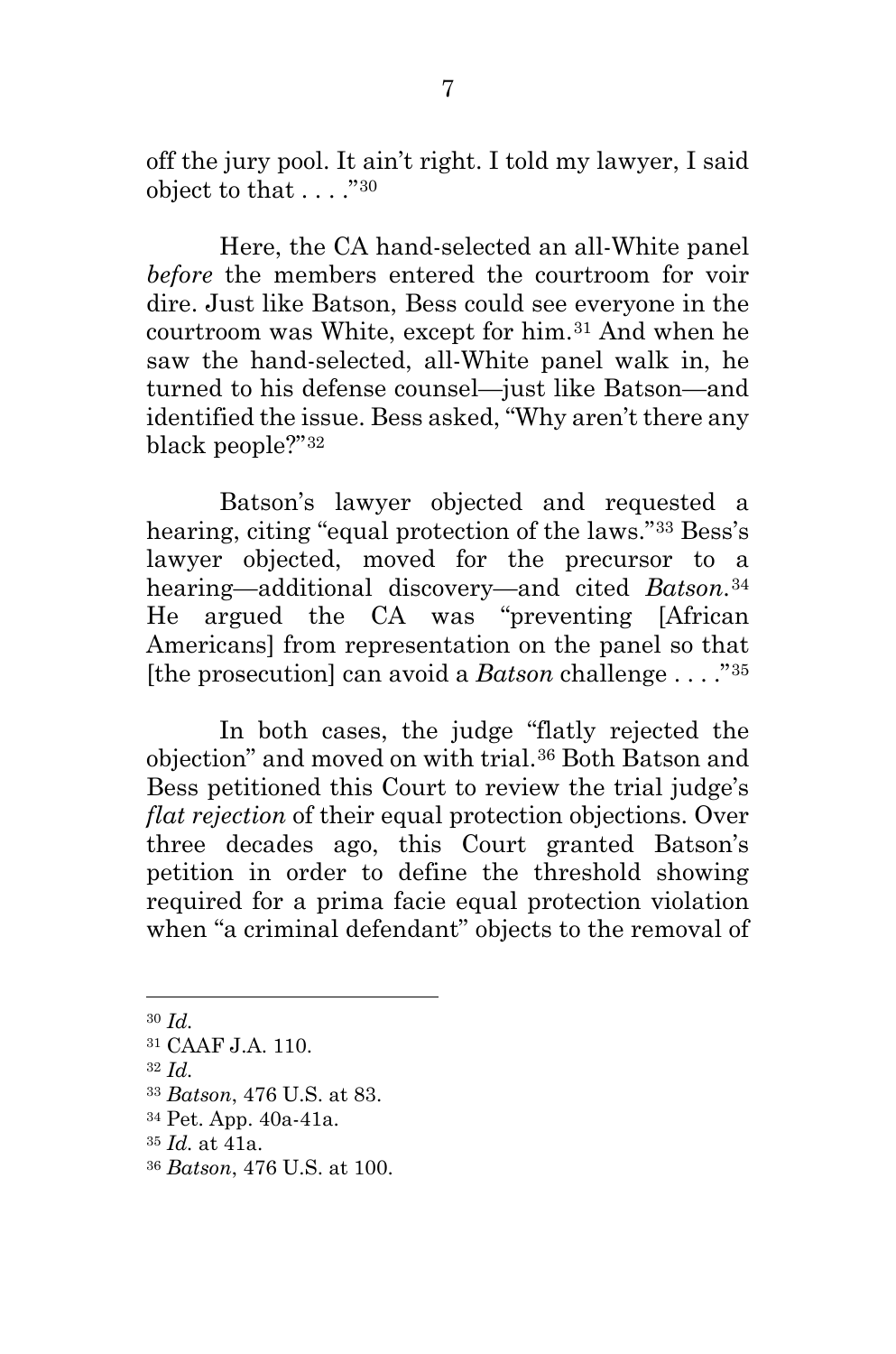"members of his race from the petit jury."[37](#page-11-0) Contrary to respondent's distorted claims about the record here,<sup>[38](#page-11-1)</sup> neither the absence of a hearing nor the factual basis for the challenge in *Batson*—the trial participants' visual observations of race—served as barriers to this Court's review.[39](#page-11-2)

Bess now seeks to bring the military practice of CAs hand-selecting members into line with this Court's precedent, using the same type of record as *Batson*. While Bess's objection to a CA's exclusion of Black court-martial members differs from challenging a prosecutors' use of peremptory challenges, the differences are in nuance only. If anything, they make Bess's case more compelling. Peremptory challenges pose a danger of permitting "'those to discriminate who are of a mind to discriminate.'"[40](#page-11-3) But at least they occur in a courtroom. CAs can exclude Black members behind closed doors before the public, the accused, or the judge see the venire. The CA's actions are more permissive of discriminatory intent—and thus more dangerous.

The CAAF's decision placed the CA's selection of members outside the Fifth Amendment's reach, allowing CAs who are of a mind to discriminate to do so with impunity. And it will stay that way unless this Court grants review.

<span id="page-11-0"></span><sup>37</sup> *Id*. at 82.

<span id="page-11-1"></span><sup>38</sup> BIO 13-17, 21-23.

<span id="page-11-2"></span><sup>39</sup> Joint Appendix, *Batson v. Kentucky*, 1985 U.S. S. Ct. Briefs LEXIS 1403, at \*4.

<span id="page-11-3"></span><sup>40</sup> *Batson*, 476 U.S. at 96 (quoting *Avery v. Georgia*, 345 U.S. 559, 562 (1953)).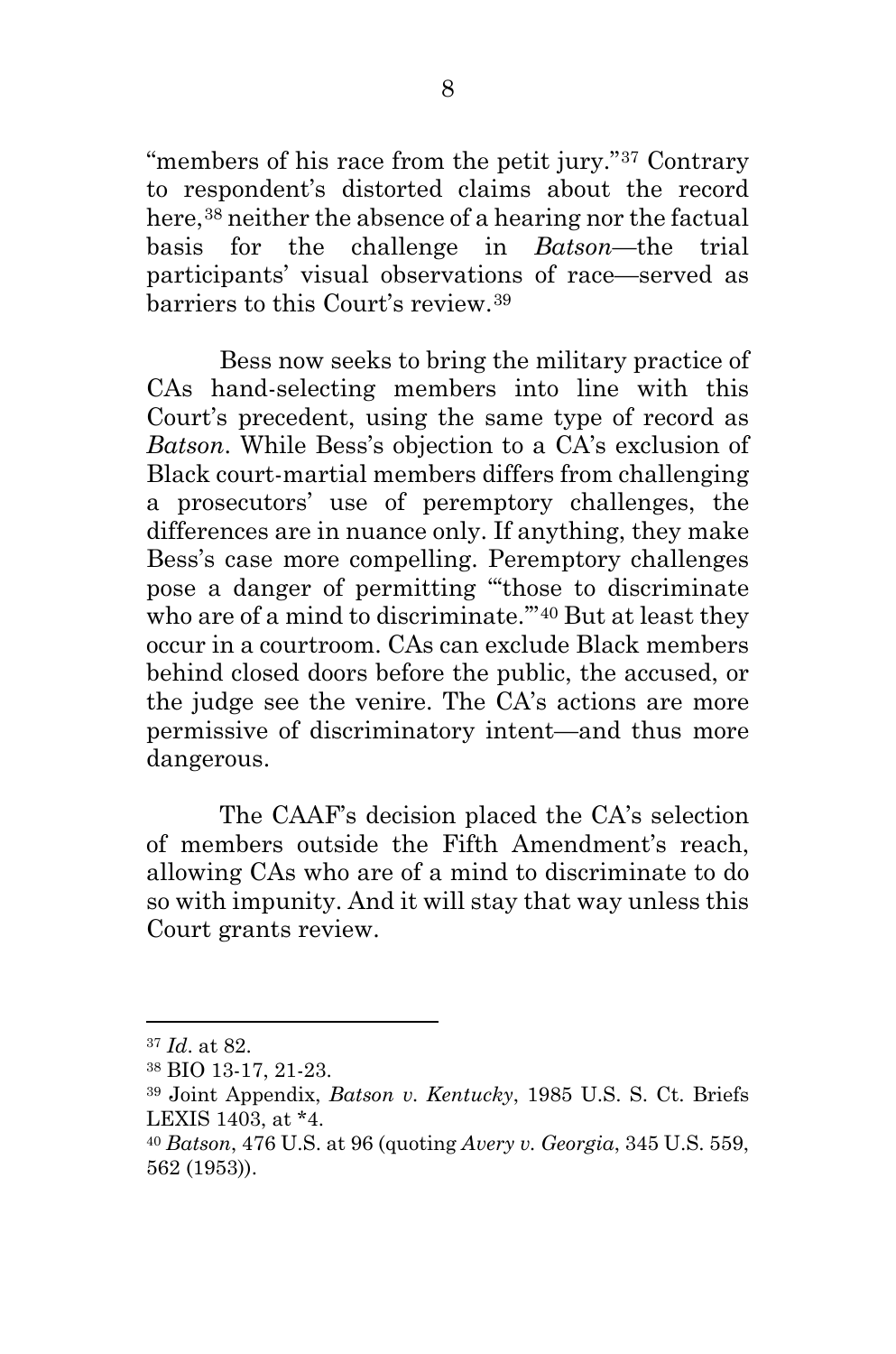### **A. Respondent's criticism of the record is misplaced.**

Relying on the counter-factual claim that Bess failed to prove "his panel did not include any black members,"[41](#page-12-0) respondent argues this case "presents no opportunity to consider" the equal protection issues at hand due to a "lack of record support."[42](#page-12-1) Respondent is wrong.

The record is clear. Bess is Black, something the CA and judge knew.[43](#page-12-2) The judge considered Bess's objection, looked at the panel's racial make-up, and said, "I agree . . . I don't see anyone who I think is obviously of the same race as your client  $\dots$ ."<sup>44</sup> The prosecution sat silent. No one disputed what the judge described: a panel with no Black members. After the judge denied Bess's objection and discovery motion, she twice ordered the parties to move on,<sup>[45](#page-12-4)</sup> foreclosing Bess from taking the additional record-building steps respondent now complains about.[46](#page-12-5)

Defying the judge's first summary order, Bess's lawyer demanded the opportunity to "make a quick record."[47](#page-12-6) He explained this was "the second time in a row" where the prosecutor, the judge, and the defense counsel had an "all-white panel" with a Black

<span id="page-12-1"></span><span id="page-12-0"></span><sup>41</sup> *Id.* at 22. 42 BIO 17-21.

<span id="page-12-2"></span><sup>43</sup> CAAF J.A. 195, 808; Pet. App. 10a.

<span id="page-12-3"></span><sup>44</sup> CAAF J.A. 195; *cf.* Joint Appendix, *Batson v. Kentucky*, 1985 U.S. S. Ct. Briefs LEXIS 1403, at \*4 ("In looking at them, yes; it's an all white jury.").

<span id="page-12-4"></span><sup>45</sup> CAAF J.A. 197-98.

<span id="page-12-5"></span><sup>46</sup> *Id.* at 192-98; BIO 7-8, 22-23.

<span id="page-12-6"></span><sup>47</sup> CAAF J.A. 197.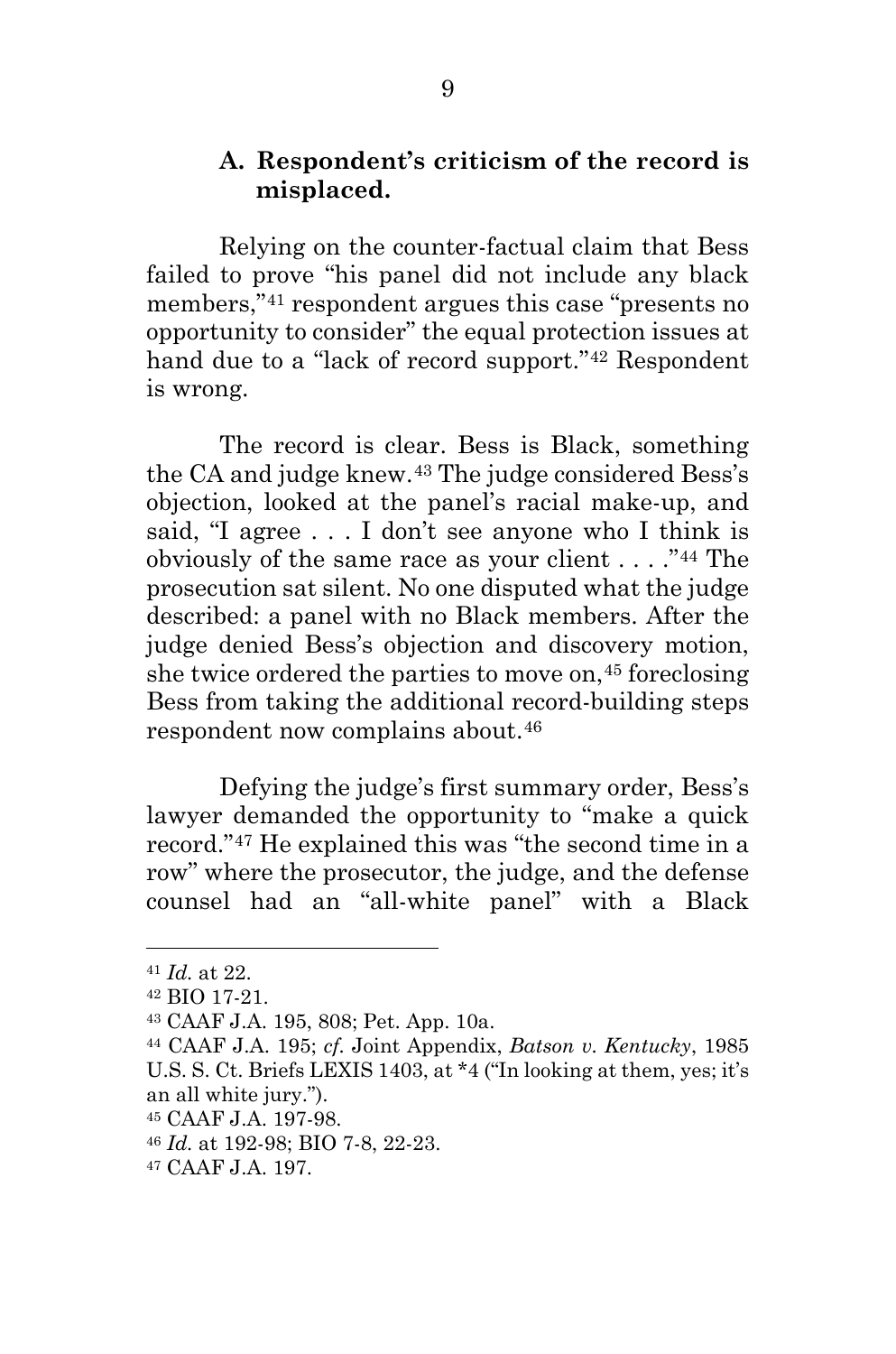accused.[48](#page-13-0) Remaining silent, the prosecutor offered no dispute.[49](#page-13-1)

Now respondent fills the prosecutor's silence with two dubious claims. First, despite an entrenched history of White Americans excluding Black Americans from jury service based on their skin color,[50](#page-13-2) respondent defends the three judges below who said it was impossible to observe race when a Black man sought a trial free of unlawful racial discrimination.[51](#page-13-3) Second, unlike this Court in *Batson*, respondent defends the CAAF majority's claim that what the trial participants saw—and recorded in the record—no longer constitutes "competent evidence" for purposes of a Black man's equal protection challenge.[52](#page-13-4) Not only do respondent's claims mischaracterize the record, they are untethered to this Court's equal protection principles, which do not impose such an insurmountable burden.<sup>[53](#page-13-5)</sup>

Respondent goes on to cite Judge Maggs's concurrence as evidence of an inadequate record. Even though the trial judge twice "noted" Bess's equal protection challenge "for the record,"[54](#page-13-6) Judge Maggs

<span id="page-13-0"></span><sup>48</sup> *Id.* at 197-98. The defense counsel's supervisor later confirmed in a sworn declaration that the panel was all-White. Pet. App. 40a; CAAF J.A. 809-813.

<span id="page-13-1"></span><sup>49</sup> CAAF J.A. 197-98.

<span id="page-13-2"></span><sup>50</sup> *See, e.g.*, Thomas W. Frampton, *The Jim Crow Jury*, 71 VAND. L. REV. 1593 (2018) (recounting the entrenched history of excluding Black citizens from jury service).

<span id="page-13-3"></span><sup>51</sup> BIO 17-22.

<span id="page-13-4"></span><sup>52</sup> BIO 16; *cf.* Joint Appendix, *Batson v. Kentucky*, 1985 U.S. S. Ct. Briefs LEXIS 1403, at \*4.

<span id="page-13-5"></span><sup>53</sup> *See Flowers*, 139 S. Ct. at 2244-45; *Batson*, 476 U.S. at 94-99; *Castaneda*, 430 U.S. at 493.

<span id="page-13-6"></span><sup>54</sup> CAAF J.A. 196-97.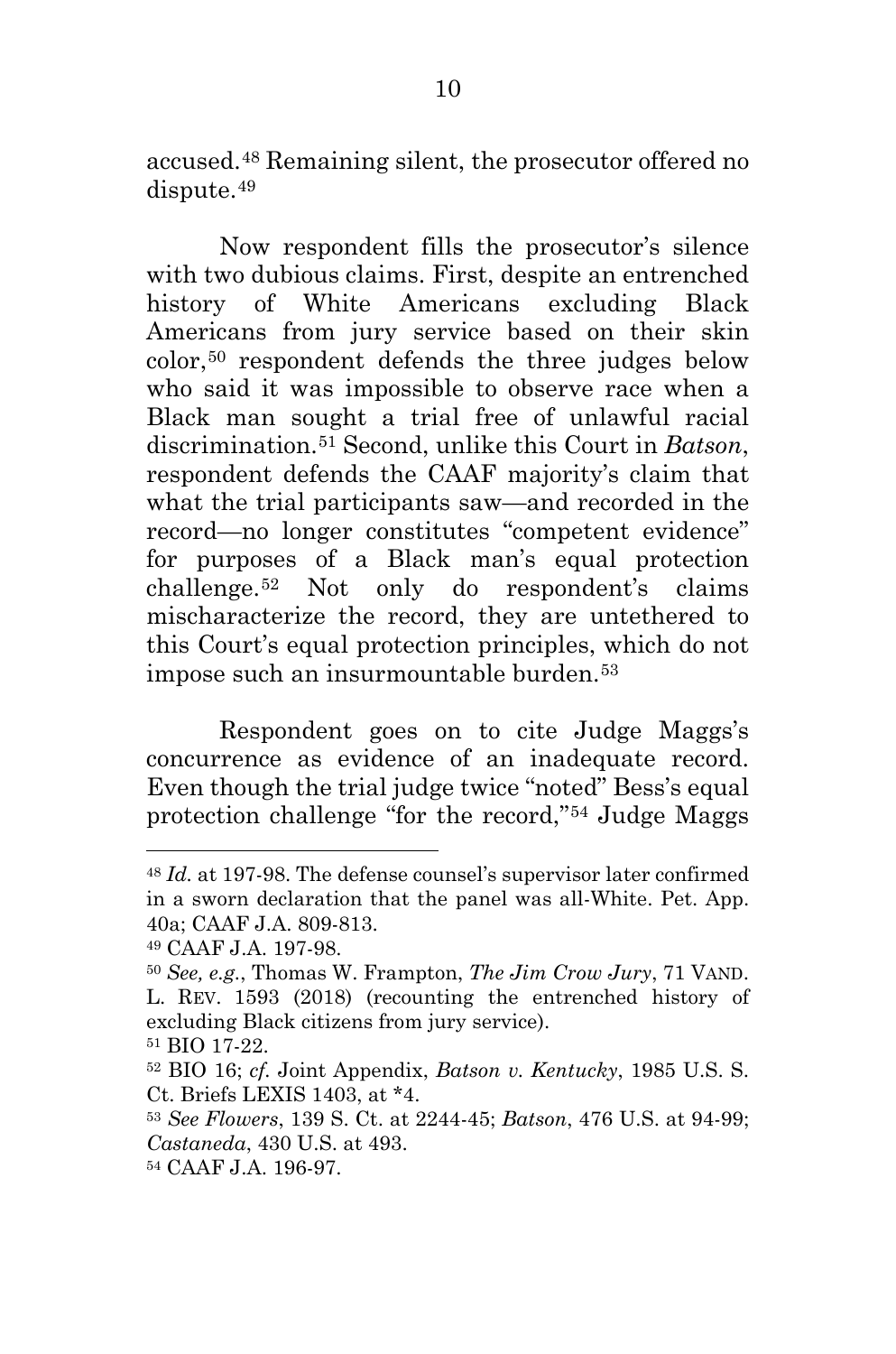asserted that Bess "waived" it.[55](#page-14-0) That is not how waiver works, as respondent knows.<sup>[56](#page-14-1)</sup> Now respondent claims Judge Maggs meant "forfeiture" when he said "waiver" and cites his concurrence as evidence of Bess failing to timely assert his equal protection rights.[57](#page-14-2)

Respondent is wrong, again. Judge Maggs meant "waiver" when he said "waiver." His concurrence misapplied the waiver doctrine and misread the record. It provides respondent's arguments with no support. Bess, in fact, preserved his equal protection objection and made an ideal record—just like *Batson*—for this Court's review.

### **B. The repeated selection of all-White panels is not a regular practice this Court should endorse.**

Citing only inapposite authority, respondent argues that CAs, like prosecutors, are entitled to a "presumption of regularity."[58](#page-14-3) No such presumption is warranted here.[59](#page-14-4) Indeed, if selecting all-White panels

<span id="page-14-0"></span><sup>55</sup> Pet. App. 35a-36a.

<span id="page-14-1"></span><sup>56</sup> BIO 22 (quoting *United States v. Olano*, 507 U.S. 725, 733

<span id="page-14-2"></span><sup>(1993)). 57</sup> BIO 22-23.

<span id="page-14-3"></span><sup>58</sup> BIO 15-16.

<span id="page-14-4"></span><sup>59</sup> *Compare Flowers*, 139 S. Ct. at 2244-45 (observing the *Batson* rule lowers the evidentiary burden for defendants to contest a prosecutor's discriminatory strikes) *with* BIO 15-16 (citing *Hartmann v. Moore*, 547 U.S. 250 (2006) (recognizing a presumption of prosecutorial regularity in a *Bivens* action); *Reno v. American-Arab Anti-Discrimination Comm.*, 525 U.S. 471 (1999) (recognizing a presumption of lawful prosecutorial action in civil immigration suits); *United States v. Armstrong*, 517 U.S.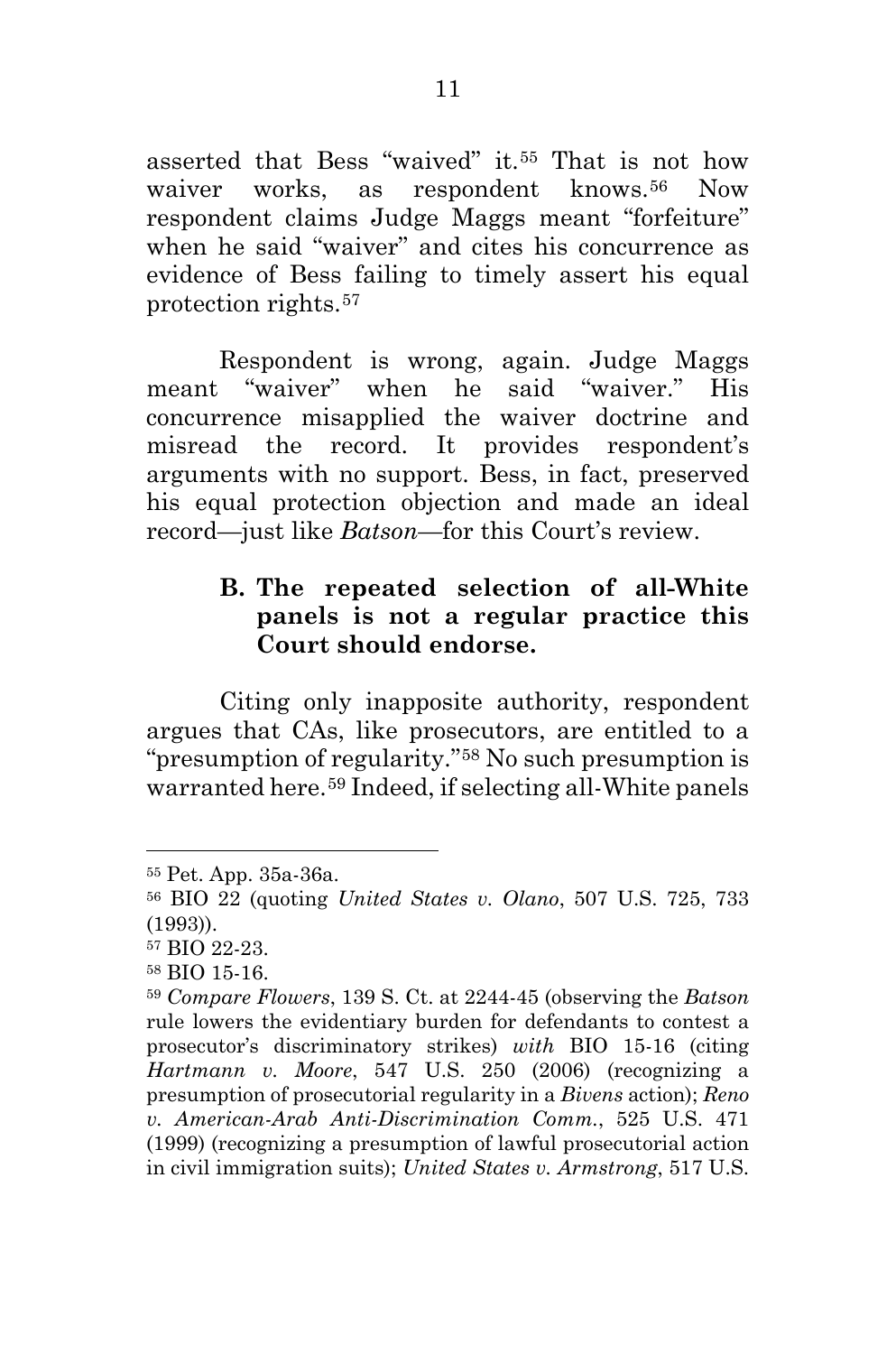constitutes a regular practice, then respondent's argument is *further evidence* of the need for this Court's review.

CAs must ascertain personal information about eligible members *before* making a selection decision.<sup>[60](#page-15-0)</sup> This requirement, in practice, significantly narrows the pool of potential members, something respondent overlooks.[61](#page-15-1) And, unlike peremptory challenges, CAs can exclude minorities from panels before the decision becomes public in a courtroom.

CAs—military commanders—use two methods to select members. They ask eligible members to fill out background questionnaires or they rely on personal knowledge of a given servicemember. Respondent incorrectly implies that selected members complete background questionnaires after the CA selects them.[62](#page-15-2) *Potential members* do it *before*  selection so the CA can make the statutorily required selection decision.

Here, the CA did not just consider the ten questionnaires for the members he selected. Rather, he asked a number of eligible members to complete questionnaires.[63](#page-15-3) The eligible members who completed them, along with eligible members the CA

<sup>456</sup> (1996) (recognizing a presumption of prosecutorial regularity in the context of a selective prosecution claim)).

<span id="page-15-0"></span><sup>60</sup> 10 U.S.C. § 825(d)(2).

<span id="page-15-1"></span> $61$  To satisfy 10 U.S.C. § 825(d)(2)'s personal "opinion" requirement, a CA must have *personal knowledge* of an eligible member's background.

<span id="page-15-2"></span><sup>62</sup> BIO 16-17.

<span id="page-15-3"></span><sup>63</sup> Pet. 13-18.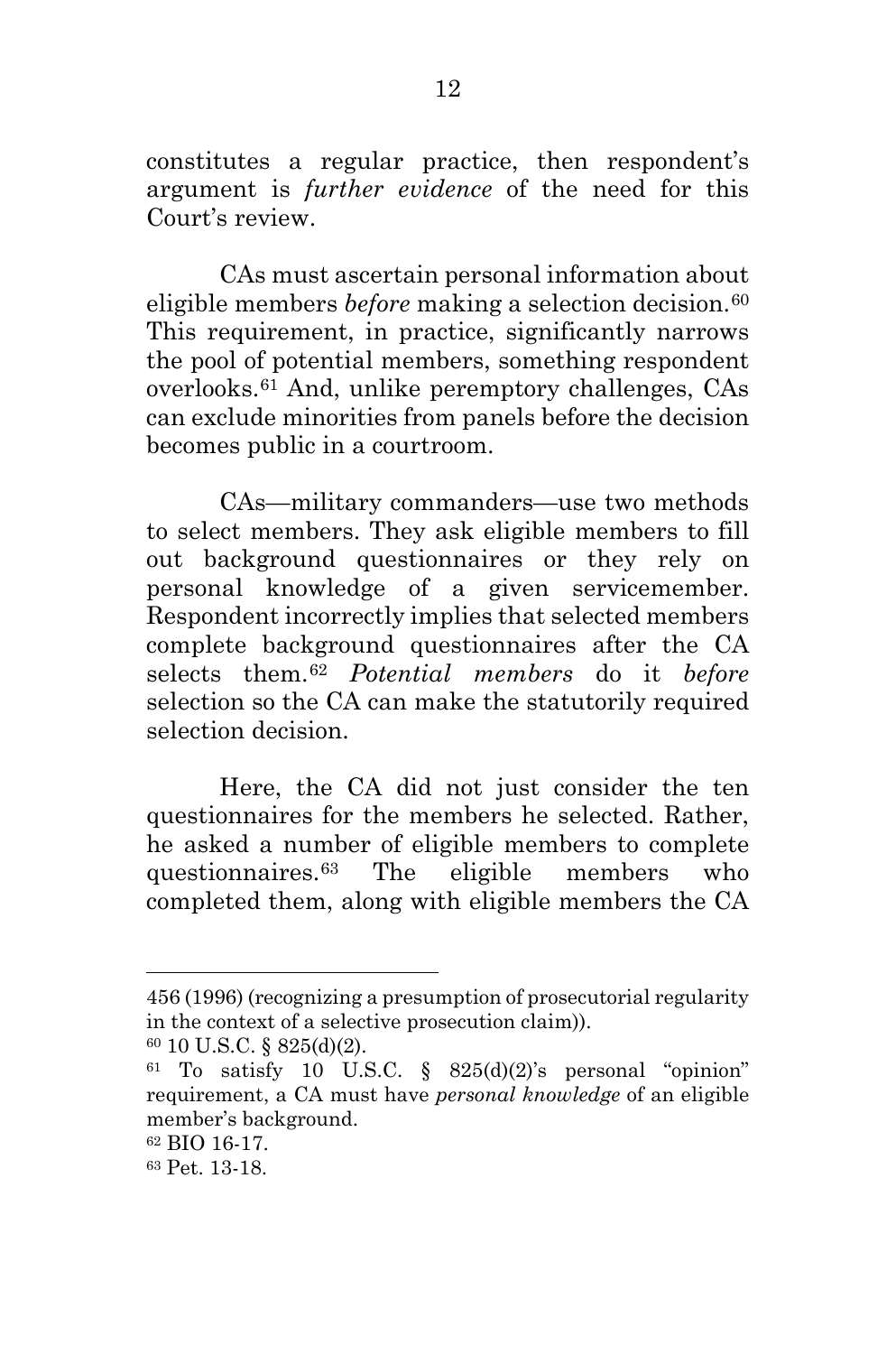personally knew (i.e., members of his command), comprised the pool of potential members.

Indeed, that is why the judge suggested Bess needed more information about "the racial and statistical makeup of the pool of members for this particular [CA]."[64](#page-16-0) And it is why Bess's counsel moved for production of such information—a motion the judge erroneously denied after inviting it.[65](#page-16-1) Yet respondent and the CAAF majority defend the judge's erroneous denial of discovery while concurrently criticizing Bess for an "inadequate record."[66](#page-16-2)

The record here is "compelling and highly disturbing."[67](#page-16-3) Most notably, the CA used two different questionnaires in creating his pool of potential members, only one of which asked for a potential member's race. No reasonable justification exists for the different questionnaires. The statute does not make eligible members who identify their race less qualified than those who do not. Yet the CAAF majority gave this practice the stamp of "regularity."[68](#page-16-4) And respondent supports it.<sup>[69](#page-16-5)</sup>

There is reason for "grave" concern if this dual questionnaire practice constitutes regular practice in military justice.[70](#page-16-6) CAs with a mind to discriminate can ensure all eligible Black members receive the questionnaire asking for their race, then exclude them

<span id="page-16-0"></span><sup>64</sup> CAAF J.A. 196.

<span id="page-16-1"></span><sup>65</sup> *Id.* at 196-97; Pet. App. 48a-49a.

<span id="page-16-2"></span><sup>66</sup> BIO 23.

<span id="page-16-3"></span><sup>67</sup> Pet. App. 55a.

<span id="page-16-4"></span><sup>68</sup> *Id.* at 22a-23a.

<span id="page-16-5"></span><sup>69</sup> BIO 15-17.

<span id="page-16-6"></span><sup>70</sup> Pet. App. 55a.